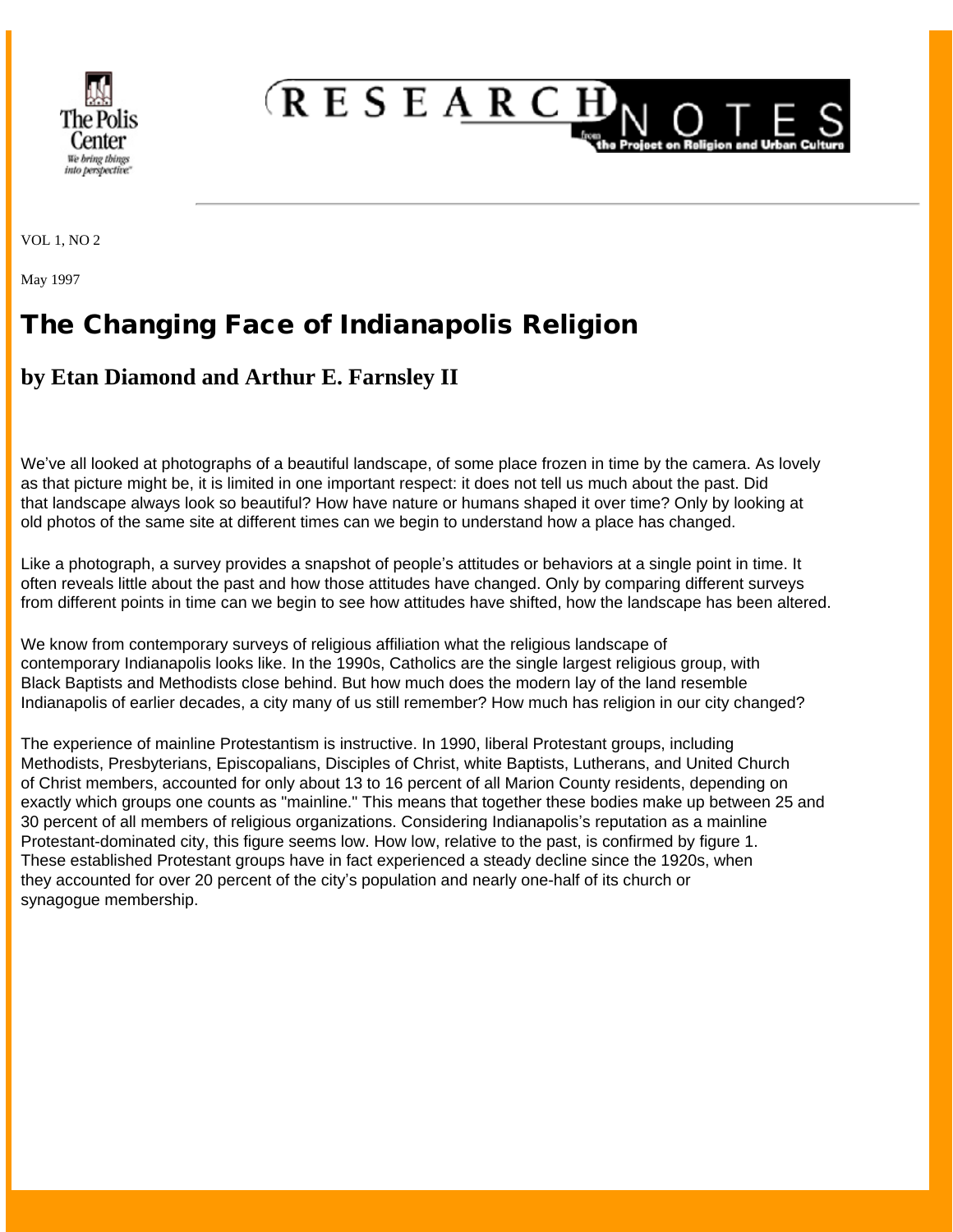

Figure 1

Was this decline simply part of a broader social movement away from religion in Indianapolis? After all, the "snapshot" of religion in 1990 suggests that Indianapolis has a particularly low adherence rate at 45 percent. But as figure 2 reveals, overall affiliation rates in Marion County have increased slightly since the 1920s. Mainline Protestant groups declined despite a counter trend toward higher membership in general.



Figure 2

The evidence of mainline Protestant decline in the midst of increasing rates of affiliation leads to a final question: if the population of the county was growing steadily (it doubled from 1926 to 1990), and membership rates of religious organizations other than mainline Protestants were growing (albeit slowly), then where do all of the new religious adherents come from?

One answer is that there was growth among Catholics. The present level of Catholic membership is actually more than double what it was in the 1920s and 1930s (Table 1). Catholics literally doubled in numbers between 1936 and 1970, from about 40,000 to somewhere near 80,000, far outpacing the rate of population growth in the county. Interestingly, Catholic membership numbers leveled off after 1970. From 1970 forward, their numbers are as stable--their line on the chart is as flat--as the numbers for mainline Protestants.

The segment labeled "All Other Groups" accounts for most of the growth in religious adherents in the 20th